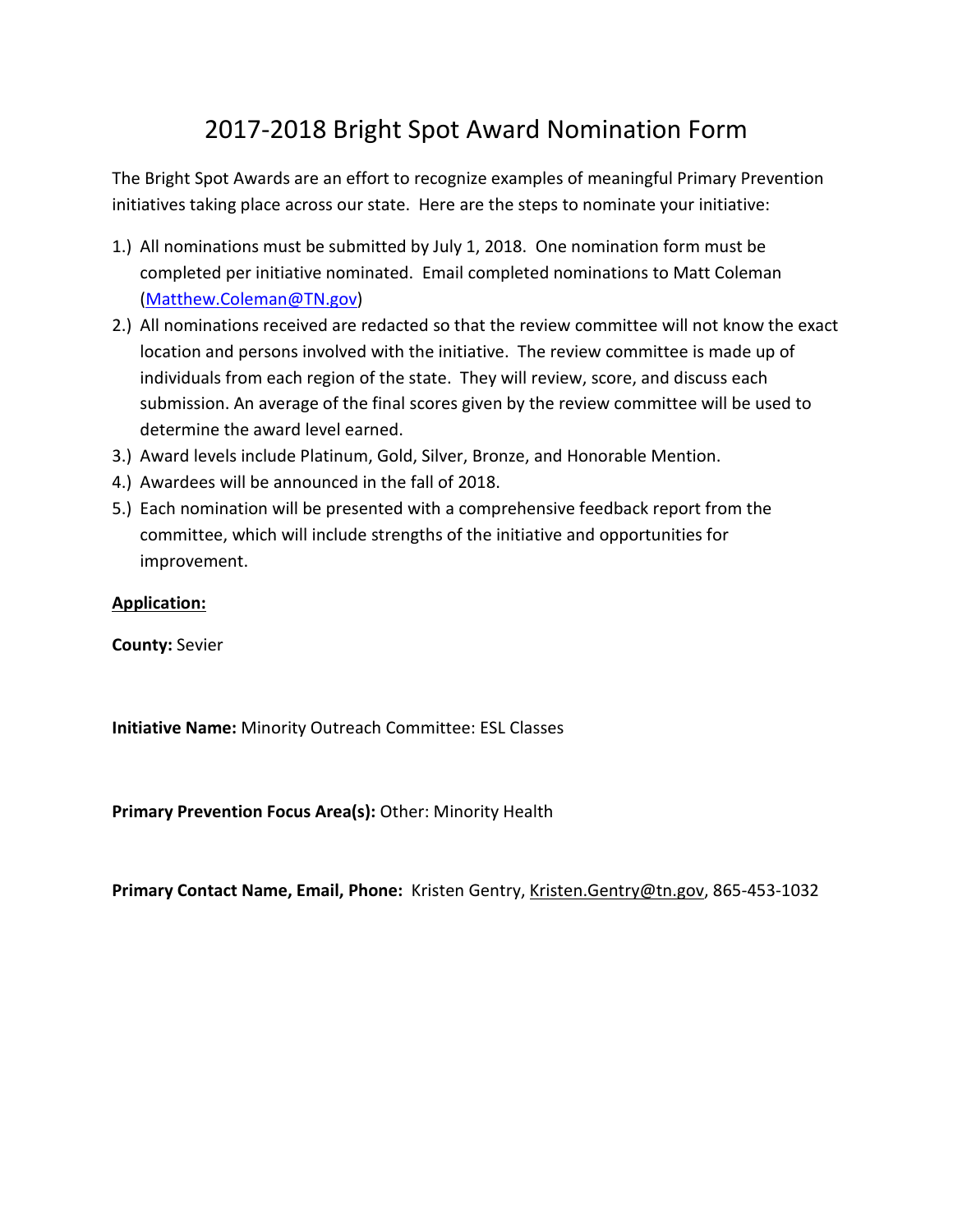#### **Bright Spot Award Questions**

### **Please explain why you think this initiative should be considered for the TDH Bright Spot Awards.** (150 words max); (10 points available)

The Minority Outreach Committee and the subcommittee focusing on English as a Second Language (ESL) have leveraged community partners and resources to drive an effective, community-driven initiative. The Minority Outreach Committee, consisting of fifteen community partners, has come together with the goal of identifying and addressing specific minority health needs. The Committee was formed following the Gatlinburg wildfires. A review of the effectiveness of emergency systems determined a gap in communication with the non-English speaking population. Key partners were invited to an initial meeting and the identified first step involved conducting surveys, which identified communication as a primary barrier to accessing resources. This contributed to the focus on new channels of communication and the initiation of ESL classes. This initiative is working to help us achieve our vision of being a recognized and trusted leader, in the nation's top ten, partnering and engaging to improve health.

## **Is this initiative contributing to a policy, systems, and/or environmental change[1](#page-0-0) in the community?**  (300 words max); (75 points available)

This initiative is contributing to systematic and environmental change through focusing on access for any individual with limited English proficiency. Currently 20% of those seeking services at the Sevier County Health Department have limited English proficiency. The approach is bringing organizations together to ensure that information is presented in a culturally competent way, striving to make it standard practice to ensure that materials and information are available in other languages. The Committee developed a community resource guide in Spanish, and members of the committee also offer translation services. Each representative is working to create systematic changes within their own organization to allow the population to feel more comfortable seeking services by providing them with gatekeepers and safe individuals at the various organizations in the community. Through this committee the number of safe individuals available in the community has expanded to include those who may only speak English.

**What are the SMART objective goals and major purpose(s) of this initiative? (SMART objectives are Specific, Measurable, Attainable, Relevant, and Time Bound. Example: By May 2019; all soft drink** 

 $1$  Policy, systems and environmental change is a way of modifying the environment to make healthy choices practical and available to all community members. By changing laws and shaping physical landscapes, a big impact can be made with little time and resources. By changing policies, systems and/or environments, communities can help tackle health issues like obesity, diabetes, cancer and other chronic diseases [\(http://www.cookcountypublichealth.org/files/CPPW/PSE%20Change.pdf\)](http://www.cookcountypublichealth.org/files/CPPW/PSE%20Change.pdf)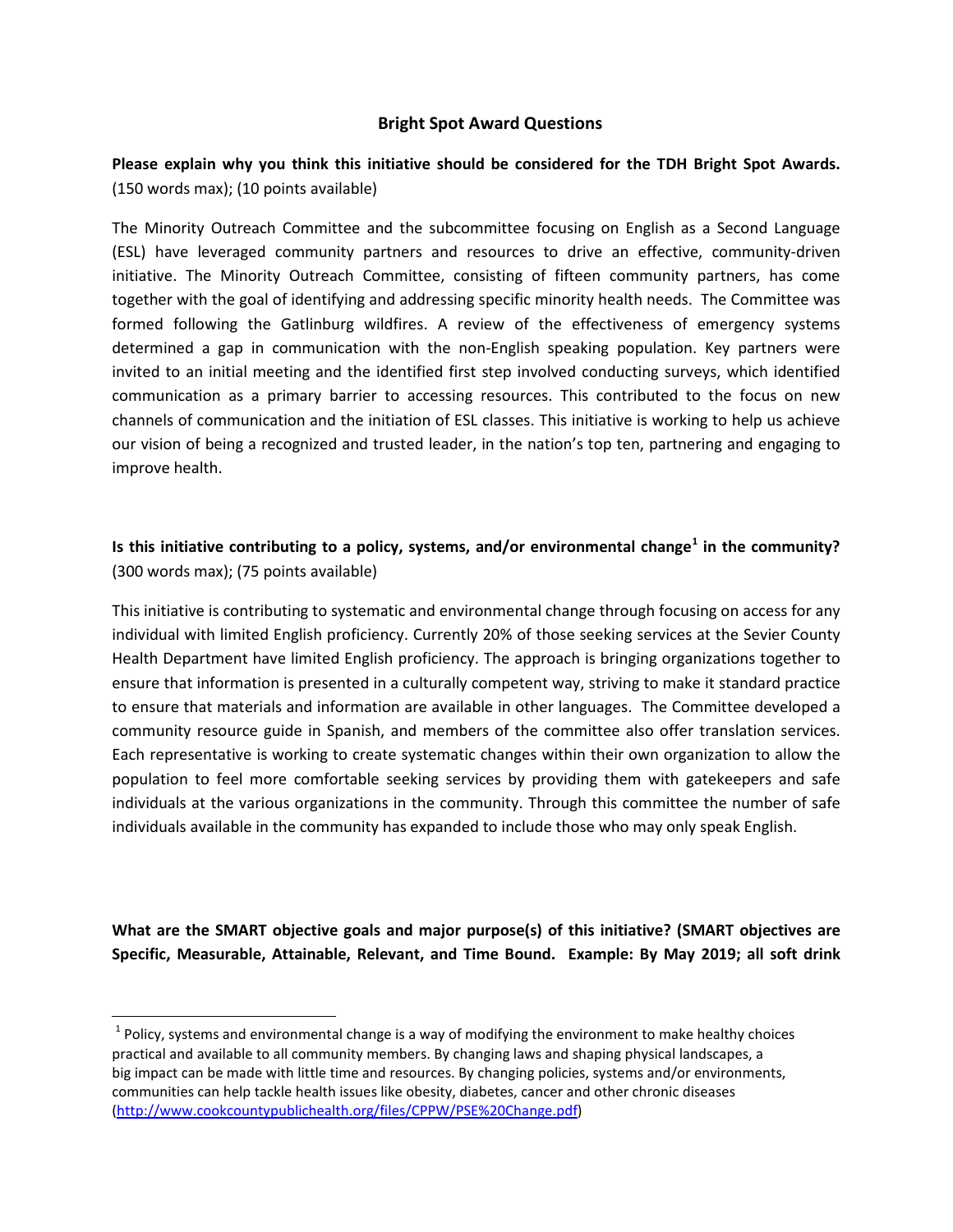**machines in Lauderdale County Schools will be turned off during the school day, per school board policy.)** (300 words max); (10 points available)

The mission of the ESL subcommittee is: To improve access to health care services and build a stronger community by providing non-English speaking adults with the English language skills needed to successfully advance towards vocational and personal goals. The SMART goal is: To increase by 25% the ability of ESL (English as a Second Language) class participants to utilize needed resources by September 30, 2018. The teachers recognize that each group may have individual definitions of needed resources. The classes are made to be practical and adaptable, with students working with the teachers to determine the most effective use of their time.

One avenue for access to be addressed is by removing barriers. The barrier of communication is addressed by not only teaching the classes, but also by spending the last few minutes of class time promoting various events and opportunities available in the community. Another barrier to access is fear. Classes are occurring in a safe space and teachers are coming to where the participants and their children already feel comfortable. The goal is to allow students to feel comfortable asking questions, both in class and at the organizations that the volunteers represent.

Cycles of learning and evaluation have allowed for the primary leaders to adapt the goals for the next set of classes. Future goals will be related to knowledge and grasp of the English language with an evidence-based measure that was not available for the initial class, but will be available with funding from the Minority Health Grant. Another future measure will be the number or percentage of students who progress to the next level, to intermediate or advanced classes.

## **What is the annual budget and funding source for this initiative? If no funding is available, how have you implemented or sustained the initiative?** (150 words max); (5 points available)

Initially \$109 of the money allocated by the state to be withheld for PPI from the local county appropriation to the state was used to purchase a curriculum and craft items to use with the children. Using the PDCA (Plan-Do-Check-Act) model for process improvement, it was identified that a different curriculum needed to be purchased to allow for testing of change in knowledge/skills. This would also support a SMART goal statement that with better measures. The team then applied for and received a \$5,000 Minority Health Grant through the Tennessee Department of Health to purchase a new curriculum and other supplies to use for participant recognition and with the children.

### **Have community partners helped with the initiative? What are the roles of these partners?** (300 words max); (20 points available)

As mentioned previously, the Minority Outreach Committee is made up of representatives from 15 different agencies, organizations, and businesses. The roles of facilitator, co-facilitator, and secretary of the Minority Outreach Committee are currently filled by TDH staff. The roles of website development, social media ambassador, and primary newsletter ambassador are performed by external organizations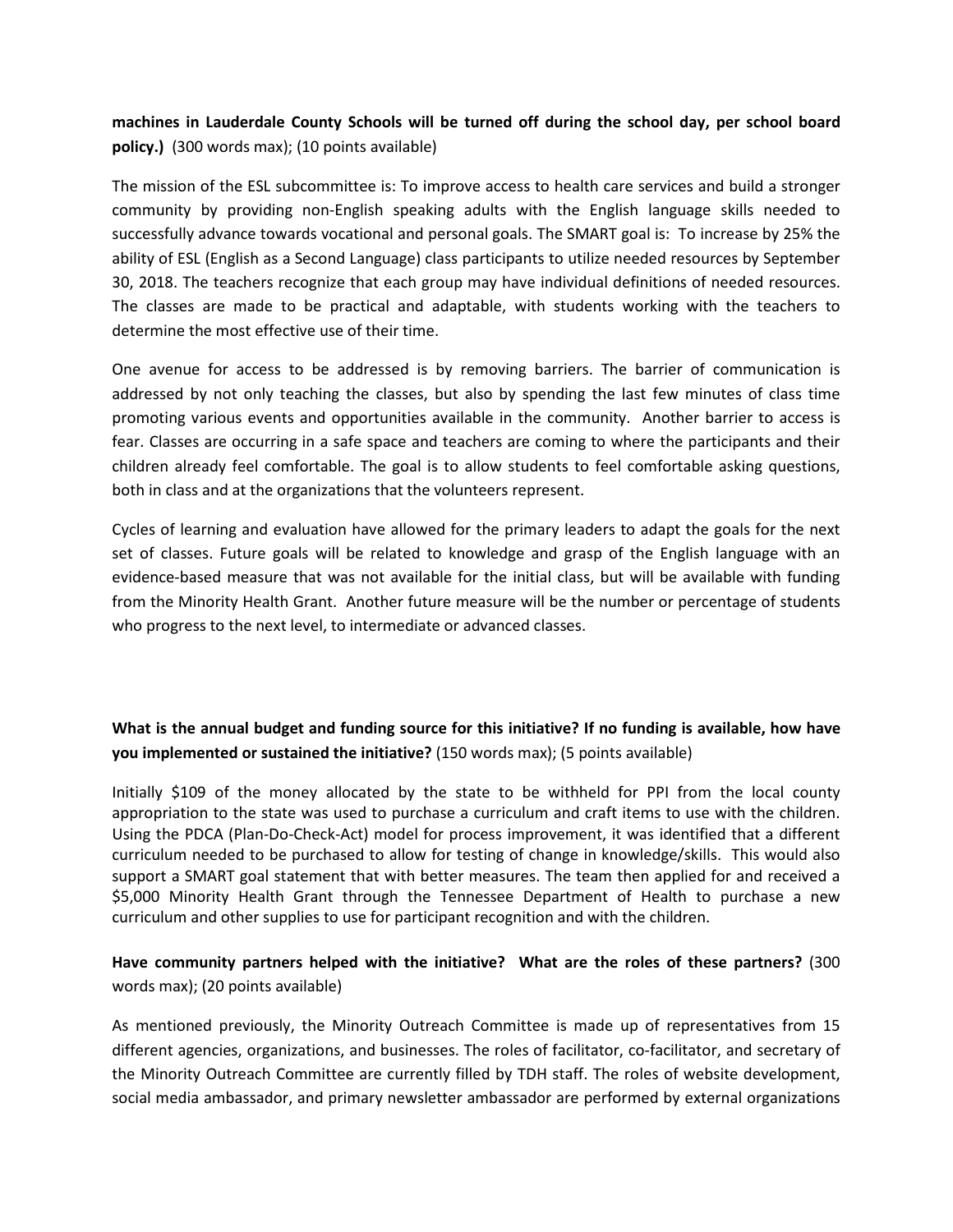and individuals. The website domain was donated by a private donor. In the classes, the role of administrative director/lead teacher is filled by the Walter State Community College (WSCC) representative. WSCC also identified the original curriculum and provided the training for those assuming the role of teacher. The roles of site coordinators are filled by the pastor and assistant pastor of Christiania Iglesias Le Luz de Jesus, the church providing the facility where the classes are held. A majority of partners serves in the role of teacher or check-in worker. Students from WSCC receive extra credit and practice by acting in a teaching role. One partner provides announcements in Spanish at the end of each class session. The role of child care worker is primarily filled with students from the local high schools and Health Department Staff. These students can receive community service credit hours toward Tennessee Promise requirements. All those working childcare over the age of 18 are required to have a background check. All those working under the age of 18 are supervised by an adult.

#### **What is the timeline for the initiative? (When does planning occur? When is/was the initiative implemented? When is the initiative evaluated?)** (250 words max); (5 points available)

Initial planning occurs during the Health Department annual strategic planning process to determine interest of the part of staff identification of a PPI Team to assume responsibility for developing the action plan. The PPI Team then shares the action plan with the Minority Outreach Committee for input. Once the action plan is approved, implementation of specific action steps is begun. Annual training is provided by the WSCC liaison prior to fall classes beginning. In addition, all perspective teachers are invited to sit in on classes at the Adult High School at any point during the semester. Classes are implemented in two, twelve-week long semesters and a once-a-month summer semester. Following each semester, the PPI Team and Committee use the PDCA model to evaluate the identified measures, discuss barriers and opportunities for improvement, and determine what adaptations, if any, need to made prior to the next semester.

## **In what way is this initiative especially innovative? How is this initiative different from other similar programs? Is there a specific idea tested with this approach? Is this work informed by relevant literature or research studies?** (400 words max); (20 points available)

One of our core strengths in relation to innovation is leveraging strategic partnerships. This is a unique community of academia, healthcare, government, and religious organizations coming together to work towards the goal of building community and improving access to community resources. One area in which this initiative is innovated is by allowing students from WSCC who are in higher level Spanish classes to act as a teacher or co-teacher, giving them hands-on teaching experience. This also allows high school students the opportunity to receive community service hours towards the Tennessee Promise requirements. A majority of the initial participants was from the local church providing the facility for holding the classes, but has since expanded to include more participants from outside the local congregation. Participants (adult students) attending the ESL classes come from Sevierville, Pigeon Forge, and Gatlinburg. Based on the initiative survey done with the minority population, it was determined that transportation was a primary issue among respondents. and access issues, as there are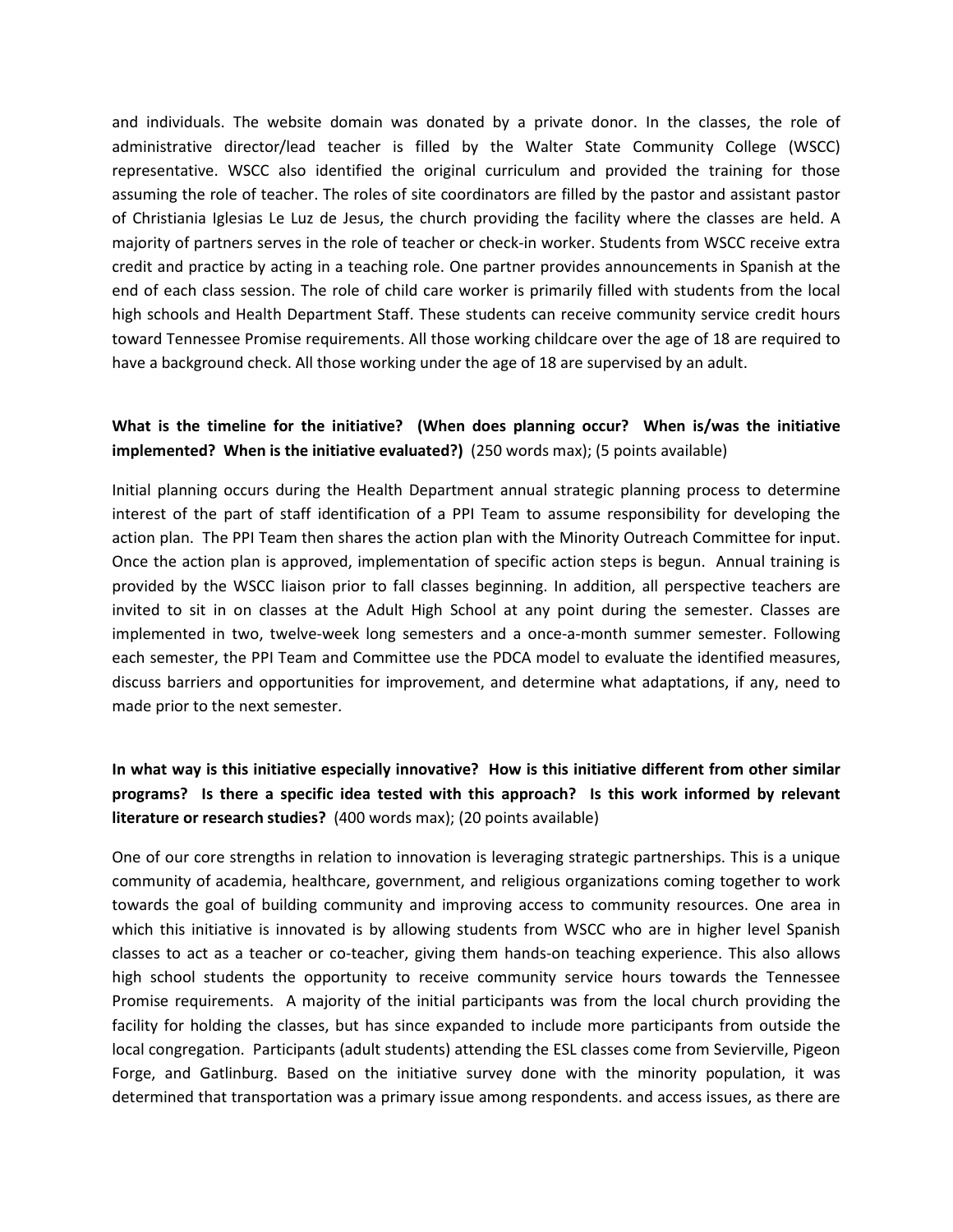currently ESL classes provided at the Adult High School in Sevierville that require students to participate in a certain number of classes, and child care is not provided.

Another primary innovation is that most ESL classes do not provide child care. Providing childcare improves access to language classes, primarily for but not limited to the women. Of the seventy-six originally enrolled 43% indicated that they were in need of the child care services during class time. This is an opportunity for the children to play, do art, and receive homework assistance. The children have varying levels of English language knowledge as well and have the opportunity to improve their skills. Children who attend the classes develop positive relationships with the community partners, for example, nurses who may be providing immunizations during visits to the Health Department.

## **Are the measures clearly listed describing what makes the program effective? Is data provided or referenced that supports the conclusion? What makes this program effective? How is the program evaluated? Does this initiative achieve its stated goals?** (350 words max); (20 points available)

This class has been determined to be effective by surveys provided at the end of each semester. The primary goal is to increase by 25% the ability of ESL (English as a Second Language) class participants to utilize needed resources by September 30, 2018. This was originally defined as access to the resources of banking, healthcare, and teachers. Cycles of learning allowed for us to determine that a majority of our population do not bank in the traditional sense, so this question was removed during the second semester. Regarding healthcare, initial class results indicated that 81% felt more comfortable calling and making appointments to see a doctor, and 100% responded positively the second semester. The third measure was related to communication with the participant's children's teachers. Resulted indicated that a majority of those who had children indicated that they felt more comfortable talking with a child's teacher, and second semester data indicated that all of those with children are better able to communicate with teachers. A final question was added about overall interactions with the community; with 93% indicate that they are better able to interact with their community. The remaining 7% of respondents did not answer the question. The second semester data indicated that all students were better able to interact with their community. Additional questions were included on the survey related to what the teachers could do to help participant learning and what additional learning topics the participants would like. Another measure of success is related to participation. A question was included addressing the participant's willingness to come back another semester. The waitlist grew throughout the classes to a high of thirty participants, which we attempted to integrate into classes as current participants dropped out. One hundred and seventeen individuals filled out a registration form indicating that they were interested in classes.

### **What limitations or obstacles might be expected if others wished to replicate this initiative?** (300 words max); (50 points available)

Potential limitations may be present if the community is not accepting or embracing of minority populations. This project requires a level of commitment that requires dedication and passion. Having volunteer job descriptions mitigated the potential obstacle of unreliability of volunteers. It was found